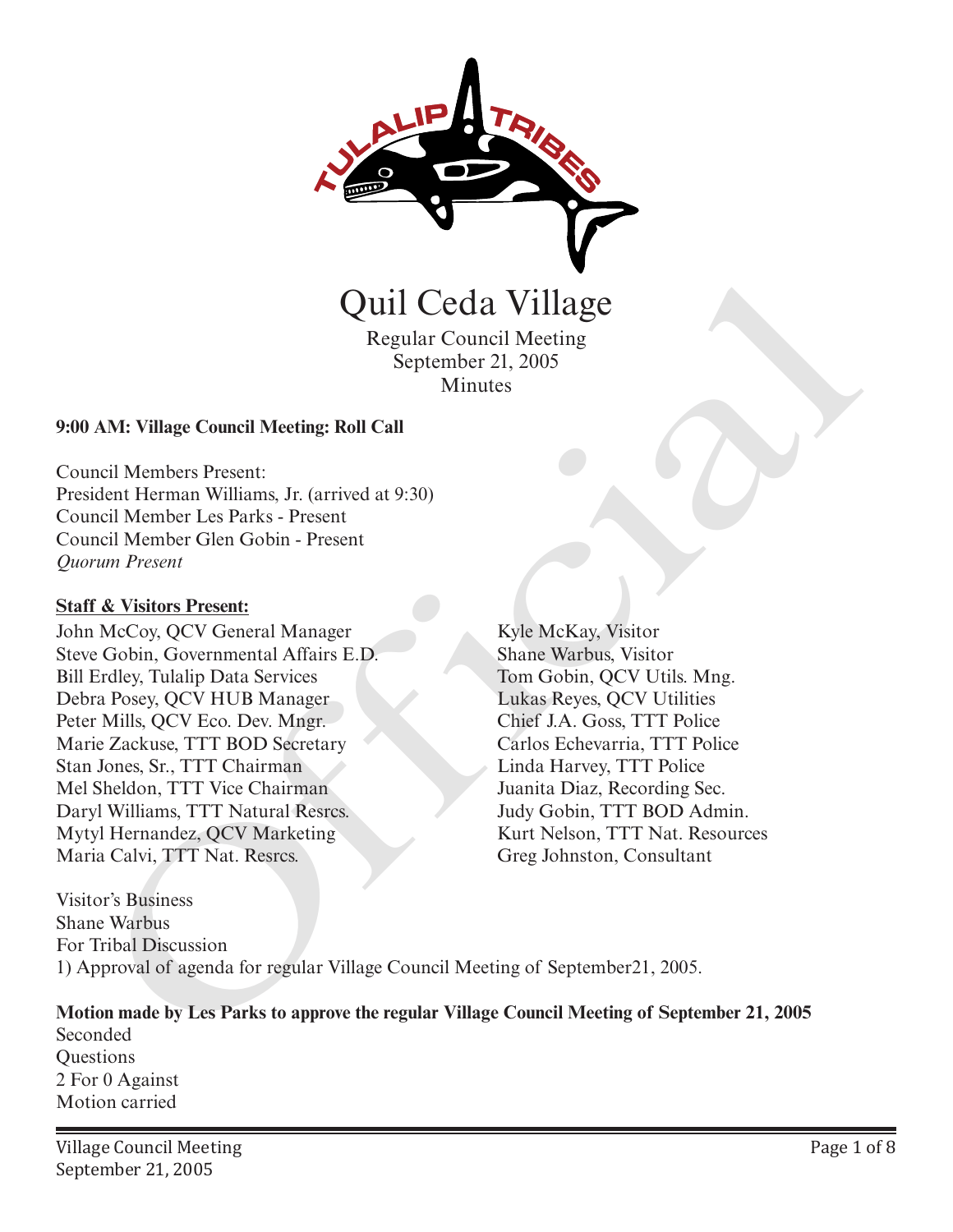2) Approval of minutes for regular Village Council Meeting of August 16, 2005. **Motion made by Les Parks to approve the minutes for the August 16, 2005 regular Village Council meeting.**  Seconded **Ouestions** 2 For 0 Against Motion carried

#### **Tulalip Data Services Department**

3) Out of State Travel for Diane McCormick Discussion: Herman Williams, Jr., Steve Gobin

Staff will be taking Annual Leave and would like to visit the site. This visit will pertain to her job. The visit will help staff stay current with the new soft wares available for the telecommunications billing system implemented for Tulalip Data Services.

**Motion made by Les Parks to approve the per diem, mileage, and hotel for Diane McCormick to visit the Quintrex Installation Facility on September 23, 2005 in Oneal, CA at a cost of \$192.91 to come from the Tulalip Data Services Budget.**

Seconded Questions: 3 For 0 Against Motion carried

4) Tulalip Technology Center Proposal

Discussion: Steve Gobin, Herman Williams, Jr., Les Parks, Bill Erdley, Glen Gobin, Marie Zackuse, John McCoy, Patti Gobin, Peter Mills, Tom Gobin, Debbie Posey, Stan Jones, Sr., Judy Gobin

Staff is requesting that the Tulalip Data Services department be moved to a temporary location, due to not enough space to house staff. There are safety concerns with the building being over crowded. The proposal is to lease a modular, west of the Bingo. Would this be most cost efficient? Yes. Council agrees a temporary solution is needed. Staff would like to redirect monies. Why haven't other projects been done? Money for the '05 cycle would be redirected without touching monies set aside for projects that are needed. The different options have been provided in material. Option 2/A would be to add on. The 3rd option would be to plan out. Staff would like to seek guidance; there has been discussion of the old health clinic. Cultural Resources is in there now. The cost for the space would be very high and there is no network access. Staff recommends option 3. Council sees option 3 fit for the procedure. How much money is available from '05? There is an estimated \$240,000 that can be redirected toward option 3, for placement for staff. Is TDS going into the new administration building? The GIS program and home computers will relocate at the administration building. A central location is needed. A short term fix would be the old health clinic. How much would it cost for the health clinic site? The space comparison for the location is needed. What is the cost effectiveness? The TDS department provides services to different sites throughout the reservation; this site would provide a central location. Service provided to all entities. The suit in the retail center only provides space for 5 staff. Council is requesting more study for this project. We need to In Data Services Department<br>
at of State Travel Gro Dians McCormick<br>
ussion: Herman Willims, Jr., Steve Gobin<br>
will be taking Annual Leave and would like to visit the site. This visit will pertain to ber job. The<br>
will hel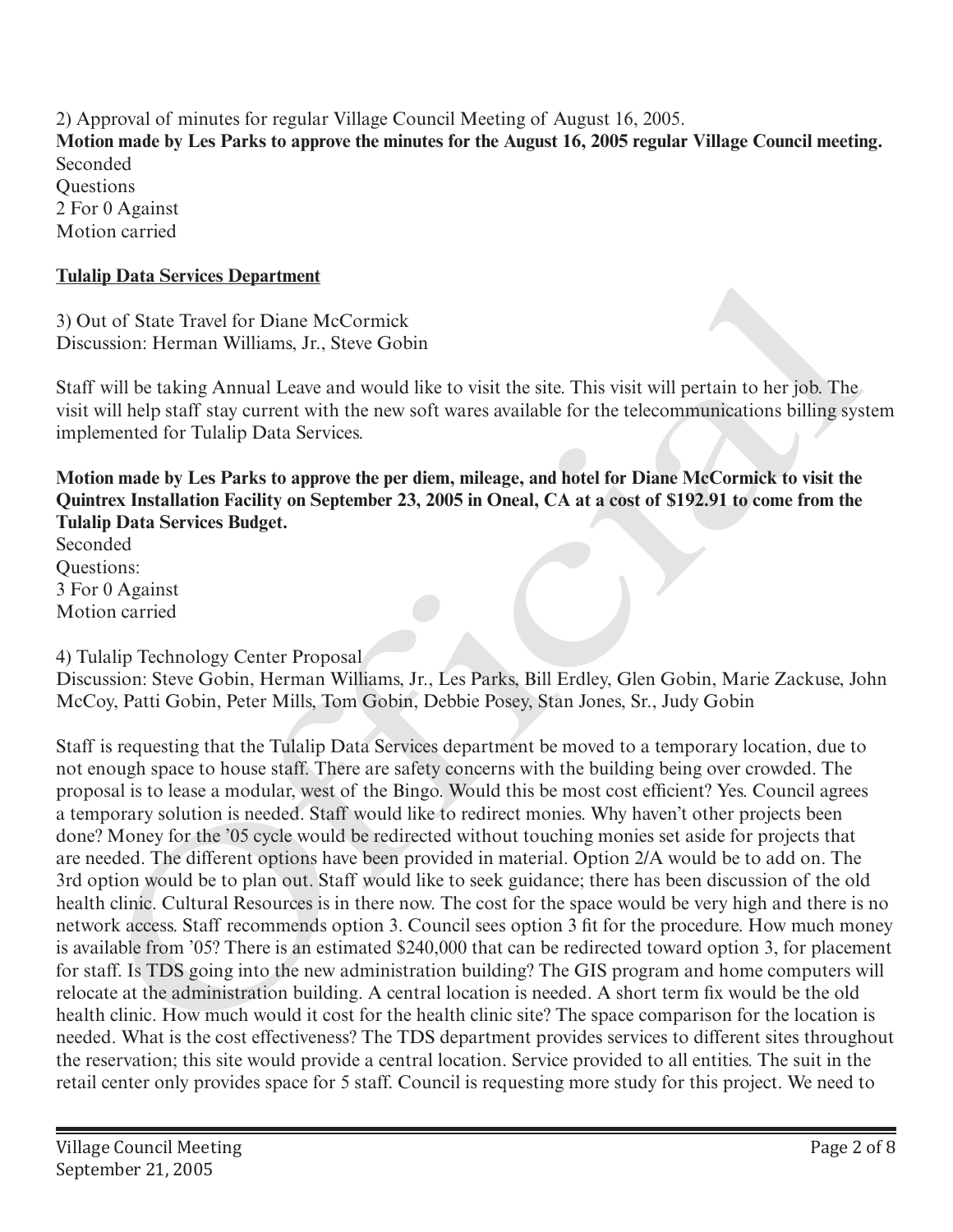have a clear view of the picture of what is going on. Look at this towards '06 budgets. We need something done instead of a modular, a permanent structure. A multi use building. A review of everyone's needs would be a better solution. A central location for utilities, water, sewer, electrical, phone, centralize in one location would be a solution to this issue. Council recommends that staff start looking at a permanent space for Quil Ceda Village. Staff would like to see a permanent structure done. The tribe should be proud of the TDS department for the services that is provided. If we do not deal with this now, then we will have to look at this later. We can't ignore this. TDS needs to be given the space for staff's safety. The space is not acceptable at this time. The space in the Cultural Resources building is available. There are only 5 staff members. This would be an immediate fix. A temporary solution of a metal building could go up; this solution would be cheaper than modulars. This solution could be a temporary placement and then could be used for other departments. And buying time would be budget neutral. Council recommends that an architect is not needed. A stick building would make more sense. A location that will fix future needs. Staff looked at minimizing cost needs. What was the cost of the pole building for utilities? \$150,000. Council recommends staff to relocate TDS to the old health clinic. A building on the corner of 88th would protect equipment. We need to pick a site that makes sense. We could bring this back to Council for the concern of funds. This can be presented at the next meeting.

# **Tulalip Tribes Police Department**

5) FYI-Emergency Plan for the Quil Ceda Village

Discussion: Herman Williams, Jr., Carlos Echevaria, J.A.Goss, Glen Gobin, Tom Gobin, Peter Mills , Linda Harvey, Les Parks, Bill Erdley, Stan Jones, Sr.

After the attacks on 9/11, the homeland security implemented a plan for the nation; the NIMs system. It is currently adopted by the tribe. A federal grant is offered for this program. Agencies need to be in compliance for the federal funds. So that if needed, then this could be offered. Three resolutions have been adopted by tribe. We currently hold a voting table at homeland security. Staff is requesting an appointee from Quil Ceda Village to also sit at the table federal funding is provided. This is brought here so that 2 members could be sitting at the table. QCV is a city that could go also receive the federal funds that are available. Staff is requesting that the NIMs system be adopted by Quil Ceda Village. The casino/hotel would have a separate staff appointee. Council asking if this is an FYI and will this be presented at later date? Yes this is an FYI and will be presented at a later date with resolutions for proposal. Currently do we receive funds from Homeland Security? Yes. The funds have been used. The additional cost for this is? There is not additional cost. Staff is prepared to train appointee for the QCV. The infrastructure from TDS has been implemented throughout the reservation; staff would work closely with this plan. An emergency system is needed. The membership should also be involved. Council has concern about the children that are around the bay for school. We need to have the warning around the bay for evacuation. No communication center should be located in this area. It needs to go where the new admin. building will be. This area would be a recovery area. Communication area should be at a higher ground. Staff will not acceptable at this time. In es pape in the Cultural Resolutes bulleng is available. The next mean for the next measure in the solution would be change in the next measure in the solution would be the near only as solut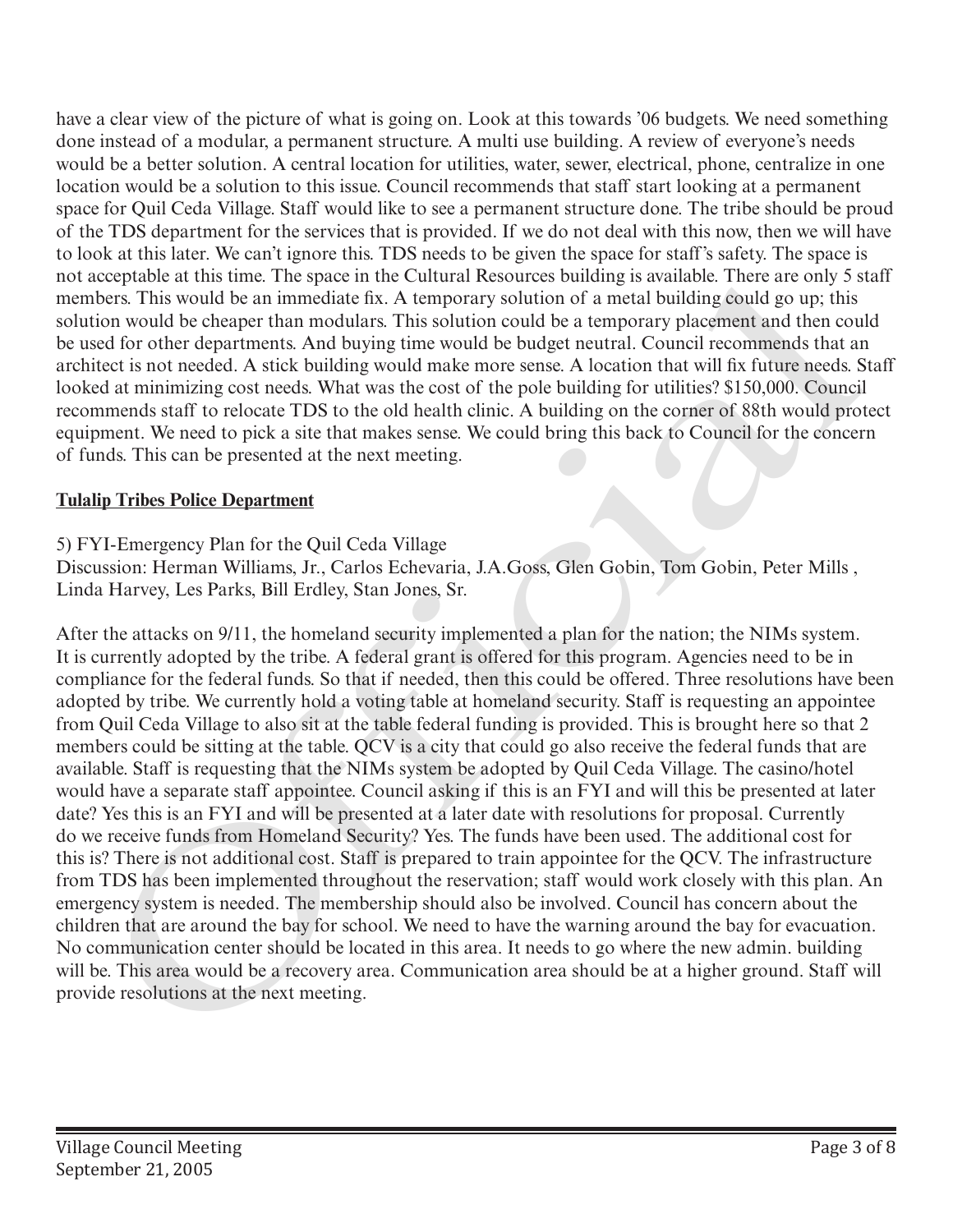#### **Quil Ceda Village Finance Department**

6) Out of State travel request for Valarie Matta and Beverly Echevaria Discussion: Steve Gobin

The training is for the MOM system. This will help staff move into the next phase for billing and to stay up to date with software.

**Motion made by Glen Gobin to approve the out of state travel request for Valerie Matta and Beverly Echevarria to attend the 2005 MOM Users Group Conference in Fremont , CA, October 19-21,2005 to come from the Quil Ceda Village Budget and Business Park Budget.** on mane by Geth Golom to approve the out of state traver requires they change that man tensor that an experiment to attent the 2005 MOM Users Group Conference in Fremort , CA, October 19-21,2005 to chemicanism and the Quil

Seconded Questions 3 For 0 Against Motion carried

#### **Quil Ceda Village Maintenance Department**

7) Funding Source for the MBR Chubb's Security System, Resolution, #2005-016. Discussion: Steve Gobin, Tom Gobin, Glen Gobin

QCV council directed staff to install new cameras, funds are needed to be redirected. Cameras are needed for security, this was added.

**Motion made by Glen Gobin to continue with the contract with Chubb's Security and to redirect funds from the TTT/QCV Cigarette Tax Account to the QCV Utilities Account in the amount of \$33,078.00.**

Seconded **Ouestions** 3 for 0 against Motion carried

## **Quil Ceda Village Marketing Department**

8) Update for the Banner Contest Voting Discussion: Mytyl Hernandez

Ballots provided. The winner is No. 10, Jason Gobin for the Winter Banner Selection. A monetary prize is offered at \$1,000.00.

9) Muscular Dystrophy Association Lock Up Proposal for Quil Ceda Village Discussion: Mytyl Hernandez, Peter Mills, Glen Gobin

The casino has hosted this event before. The Quil Ceda Village Conference Center Suite has enough space for this event. The maximum for occupancy the conference center is 50 people. Council recommends that Strategies 360 should also be included.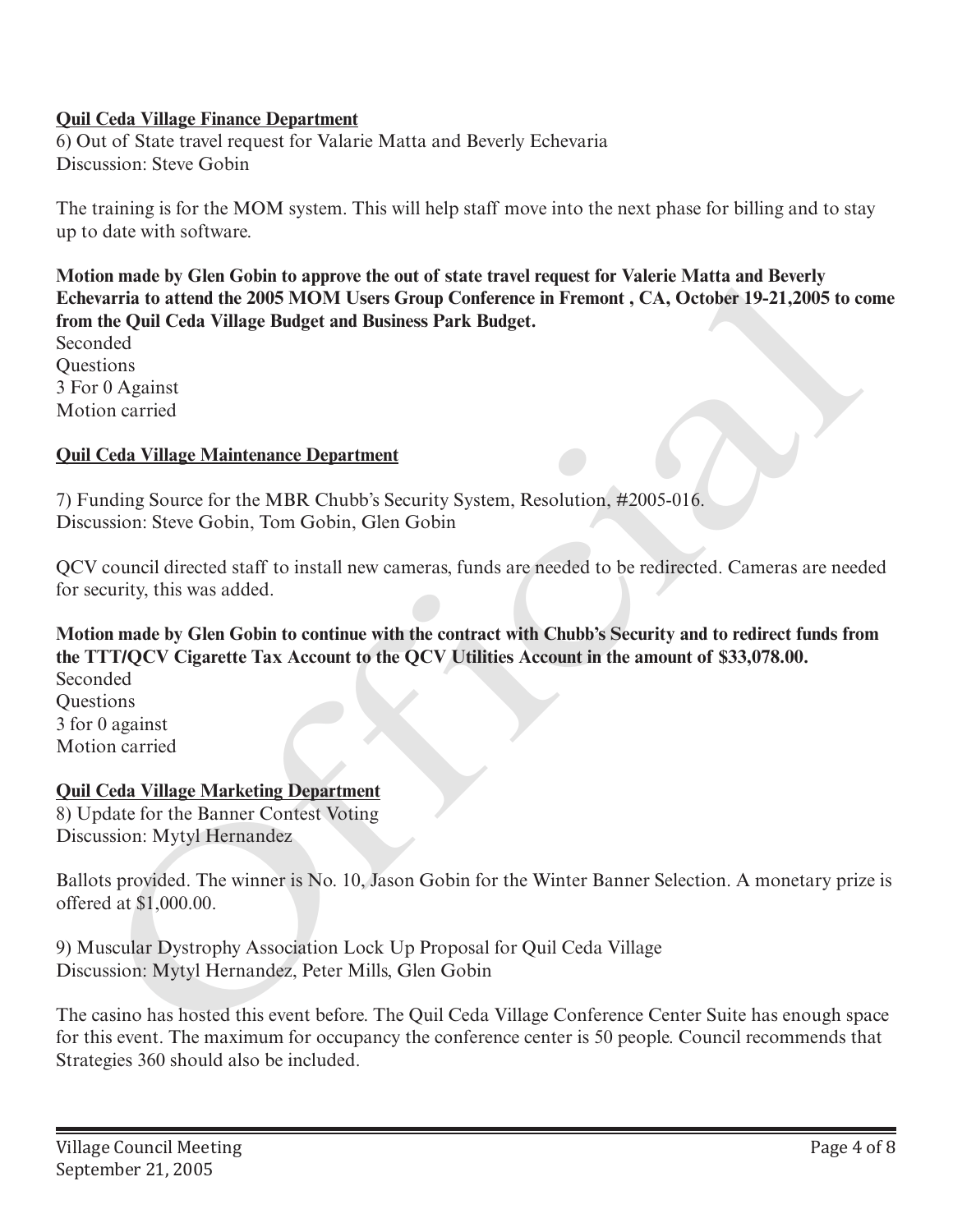#### **Quil Ceda Village Economic Development Department**

10) Request for access to property from 88th Street for Doug and Kyle McCay Discussion: Herman Williams, Jr., John McCoy, Kyle McKay, Les Parks, Peter Mills, Glen Gobin, Steve Gobin, Patti Gobin, Tom Gobin

What has transpired since last meeting? The visitor is asking ingress and egress to 88th/Quil Ceda Road. Father of the visitor has agreed to give lot 10 for access. The point between lots 8 and 9 has access for right turn only this temporary until middle turn lane is done at a later date. Why are we forcing the visitor to seek approval to have maintenance done on property? We are trying to control high volume traffic on the reservation. All of the existing driveways are grandfathered in. The tribe needs to have a more proactive approach on residential drive ways. Evaluation has been done, provided there is a system safely for access. The family has done what has been asked of them. The county does not have jurisdiction. The tribe has the policies in place. The permits do not say anything about a drive way. Council does not see anything wrong with ingress and egress to property. This will start affecting everyone, if we do not follow policy. Every one needs to follow the policies, there are impacts imposed. The fees mitigate the impact. The policy has been in effect for some time. Tulalip is developing as seen fit. We need to exercise our power. Is this here because the south side is on 88th? Yes. There has been a water line review; we would like to make sure that the process is done correctly. Is the planning dept. the ones to review all processes? Does it apply to Quil Ceda Village? Yes. The economic department reviews all permits. The Council has no problem with this access point. rane of the Vastor mas agrees to give ior tu for access 1 ine point netween lots wan a was access<br>replit turn only this improvary until middle turn hane is done at a later date. Why are we forcing the visit<br>right turn only

## **Motion made by Glen Gobin to grant Kyle McKay to build a drive way access from property to 88th Street.**

Seconded **Ouestions** 3 For 0 Against Motion carried

11) Report for Top Soil Discussion: Peter Mills

A letter from John Guzman was received. Prior discussion about top soil at Council Meeting. Staff has reserved the account for the sand and structure fill. The materials are reserved for the government projects. Payment and fees is still open. What yards are there and going out? 6,000 yards of top soil are going out. A letter will be issued for the 15 day clause. The letter is clear. We have a motion that says to suspend all work. The review has been done. Amend the motion from last meeting

**Motions made by Glen Gobin to repeal the motion from the previous council meeting to continue work by**

Seconded **Ouestions** 2 For 0 Against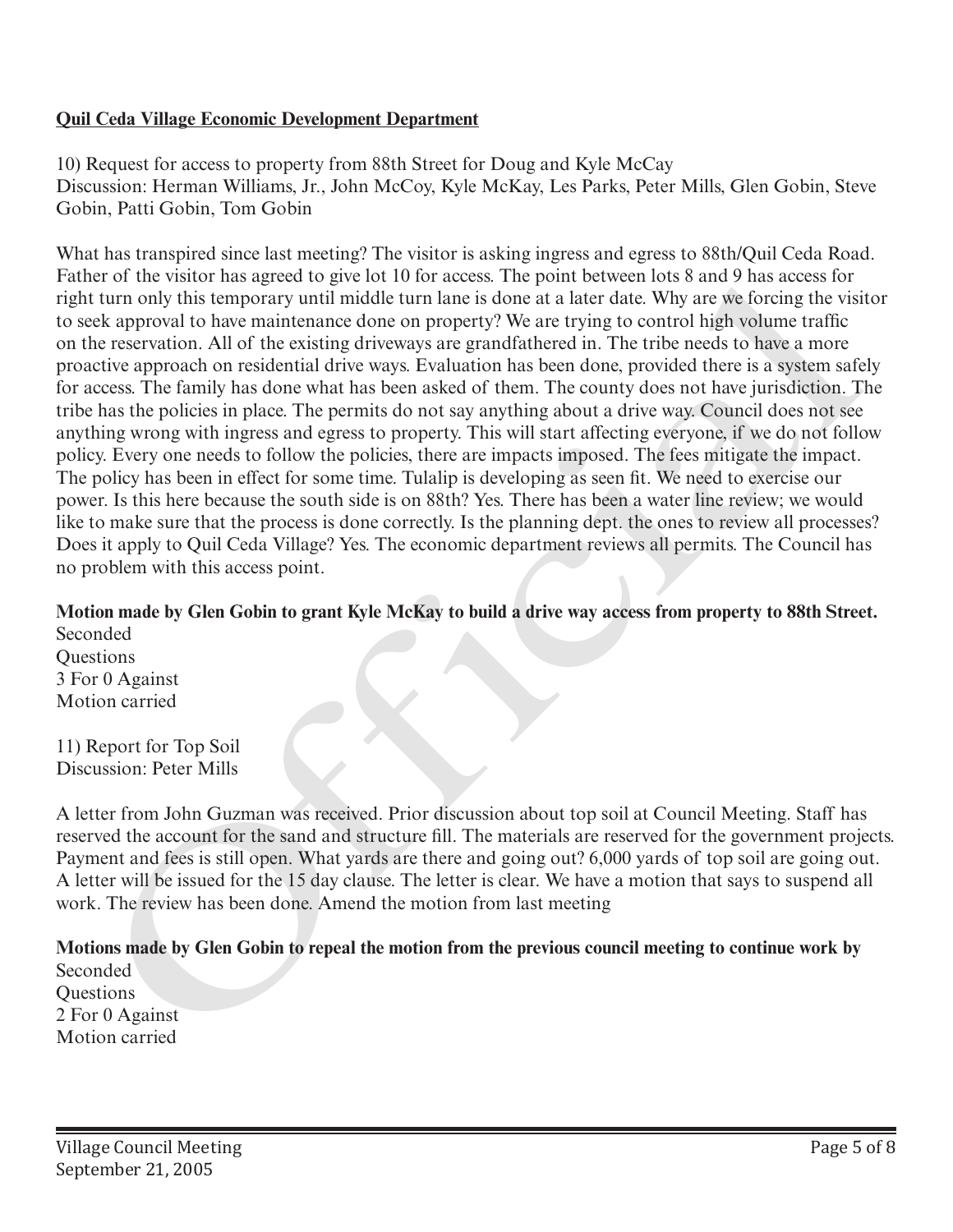12) Quil Ceda Village Economic Development Manager Credit Card, Resolution #2005-017 Discussion: John McCoy

# **Motion mad by Glen Gobin to approve Resolution #2005-017 to allow a credit card for the Quil Ceda Village Economic Development Manager at a \$5, 000.00 monthly spending limit.**

Seconded

Questions: Council is recommending that staff reschedule the trip to the ULI conference in Texas due to weather for a later date. Staff is to check to see if the tribe can be credited for the mid year conference in 2006.

3 For 0 Against Motion carried

 13) Native Grounds Landscaping/Rick Orr, Resolution #2005-018 Discussion: Herman Williams, Jr., John McCoy

Why are we paying for this, and not community transit? We pay for all bus stops on the reservation. We have always done the pads.

**Motion made by Glen Gobin to approve Resolution #2005-018 for the Contract between Quil Ceda Village and Native Grounds Landscaping/Rick Orr.**

Seconded Questions 3 for 0 against Motion carried

14) Reece Trucking & Excavating, Resolution #2005-019 Discussion: Peter Mills, Glen Gobin, John McCoy, Steve Gobin

The project has been approved for funding via Resolution#2005-158 by QCV Council for a modular to be placed at the Quil Ceda Village/Business Park. There is a need for space for staff.

**Motion made by Les Parks to approve Resolution # 2005-019 to approve the contract between Quil Ceda Village and Reece Trucking & Excavating for the construction of a 28'x66' concrete pad in the amount of \$50,875.00 from funds set aside via Resolution#2005-158. Seconded** For a later date. Staff is to eneck to see if the trine can be credited tor the mid year contenence in O Against<br>
Of against the Coronal standscaping/Rick Orr, Resolution #2005-018<br>
Of against Coronal standscaping/Rick Orr

Questions: Are we passing or ratifying this resolution? We are ratifying.

3 for 0 against

Motion carried

15) FYI- Discussion for upcoming BOD Resolutions

- A. HDR Engineering/NPDS Permit
- B. Mr. Williams J. Callnin-Hotel
- C. Parametrix Inc.-Cost Analysis MBR Plant Expansion
- D. GVA Marquette-Mr. Louis Frillman-Hotel
- E. Redline Construction-Change in Scope-88th Street Repair.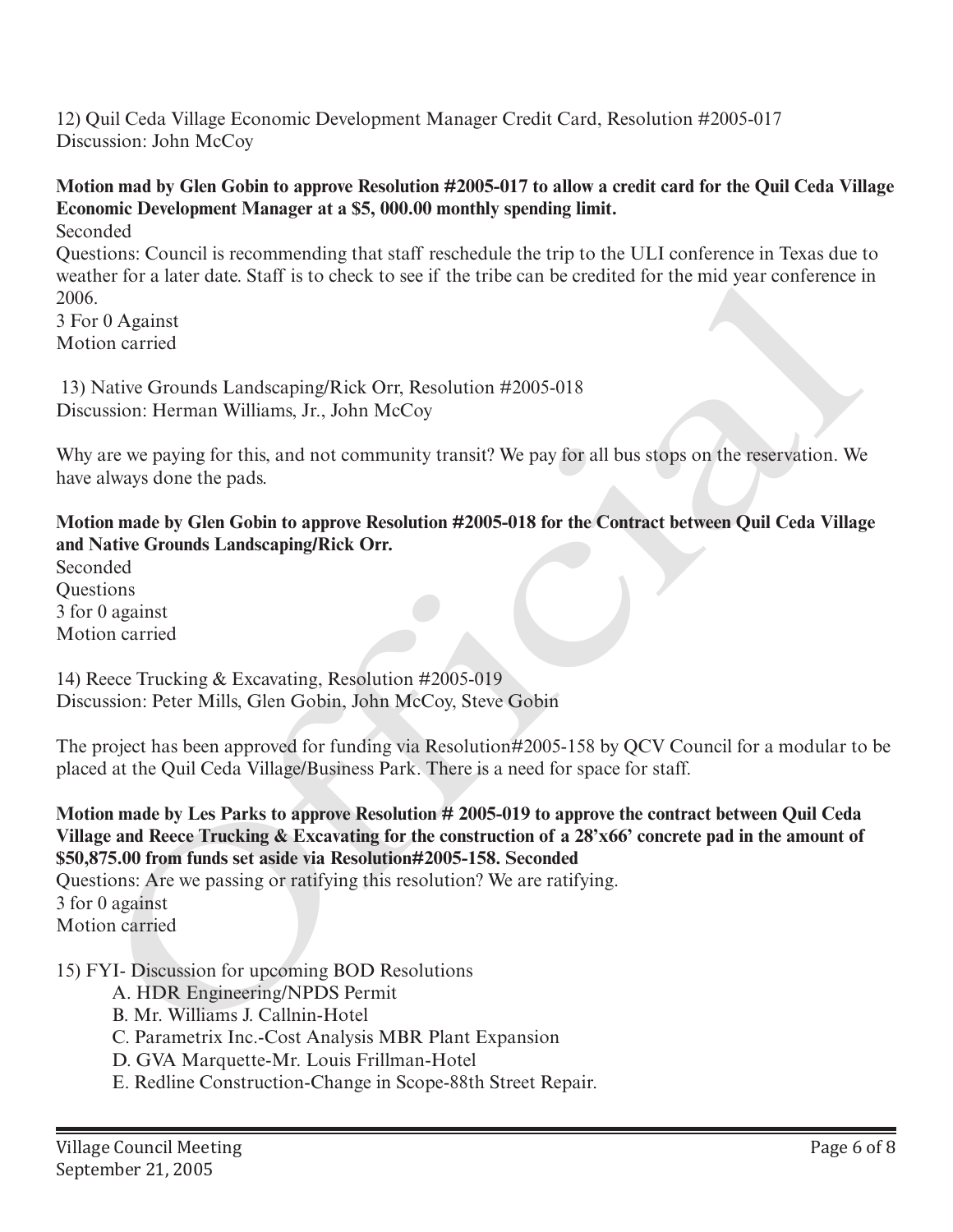F. Marine Matrix G. Assignment of Lease-UPS Store at Quil Ceda Village

Off the Record Discussion No Action Taken

#### **Tulalip Tribes Natural Resources Department**

#### 16) Stream Alignment for Coho Creek

Discussion: Kurt Nelson, Les Parks, Glen Gobin, John McCoy, Mel Sheldon, Stan Jones, Sr., Peter Mills, Daryl Williams, Greg Johnston(Consultant), Steve Gobin, Herman Williams, Jr.

Staff is seeking guidance and approval for which option to go with for the Coho Creek stream alignment. Where should Coho Creek be located? Several meetings have been placed for topic. The options for the stream locations are in packet. Suggestions are to have a natural setting in the N.W. to the S.E. following the natural terrain. Staff is presenting hybrid options of 3 different positions. Option #4 is a combination of the options presented. Staff is seeking approval of hybrid stream alignment for wetlands. Council has been in the meetings. The plan would give us the best of both worlds. Spawning would be maximized. The option that staff is recommending is less intrusive on the development side.

#### **Motion made by Les Parks to approve option #4 for the Coho Creek Stream alignment.**

#### Seconded

Questions: Further discussion is needed for council recommendations. How is development going to be done if there are 200 ft. set backs for the buffers? One side will not be usable. How can we utilize existing space? Council likes this concept the best, but we need to develop that makes sense. We need to enhance this area. If it is in the zoning ordinance then we could reduce the buffer, for the development. Staff is envisioning the west side to be natural. 85% is on existing path, not intruding much on stream. Staff is proposing a happy medium. Staff is on the Hood Canal committee, observing why fish are being killed, we need to the enforce policies and procedures. Scientist has studied buffers and some of the evidence on how these buffers are affecting creeks, streams, and rivers. If we place alders, they would leak nitrate into the streams, staff recommending that we go back and revisit what is in the buffers; furs and cedars could be used as an alternate. This could give a closer buffer near the stream. The chairman of Tulalip Tribes would like to visit the area. Council comments on changing of the path of creek to flow through the alder trees. This situation is something we all want. A meeting with Natural Resources and the BOD is needed, as long as this in not a time sensitive thing. Buffers were placed on stream for the Home Depot and Wal-Mart projects. It would be difficult to move towards the west. As we build this channel how much soil have to be cut. We do not want to go into these areas. The design proposed would work for future development. What is adding nutrients to streams; avoiding nitrates, keeping water temperature cool at 75 ft. small streams impacted by warming up shallow areas. We need to look at why the buffers are there before we consider revising the ordinance. We need to take a realistic approach. We have the ability to deviate the process. Council concerned with the cost, channel exhibition. Staff will keep the cost down and consider all of the natural habitat surroundings. Call for vote. tiream Alignment for Coho Creek<br>
stream Alignment for Coho Creek<br>
stracm Stan John McCoy, Mel Sheldon, Stan Jones, Sr., Peter Mi<br>
Stan Stan Jones, Gr., Teter Mi Williams, Greg Johnston(Consultant), Steve Gobin, Herman Will

3 For 0 Against

Motion carried